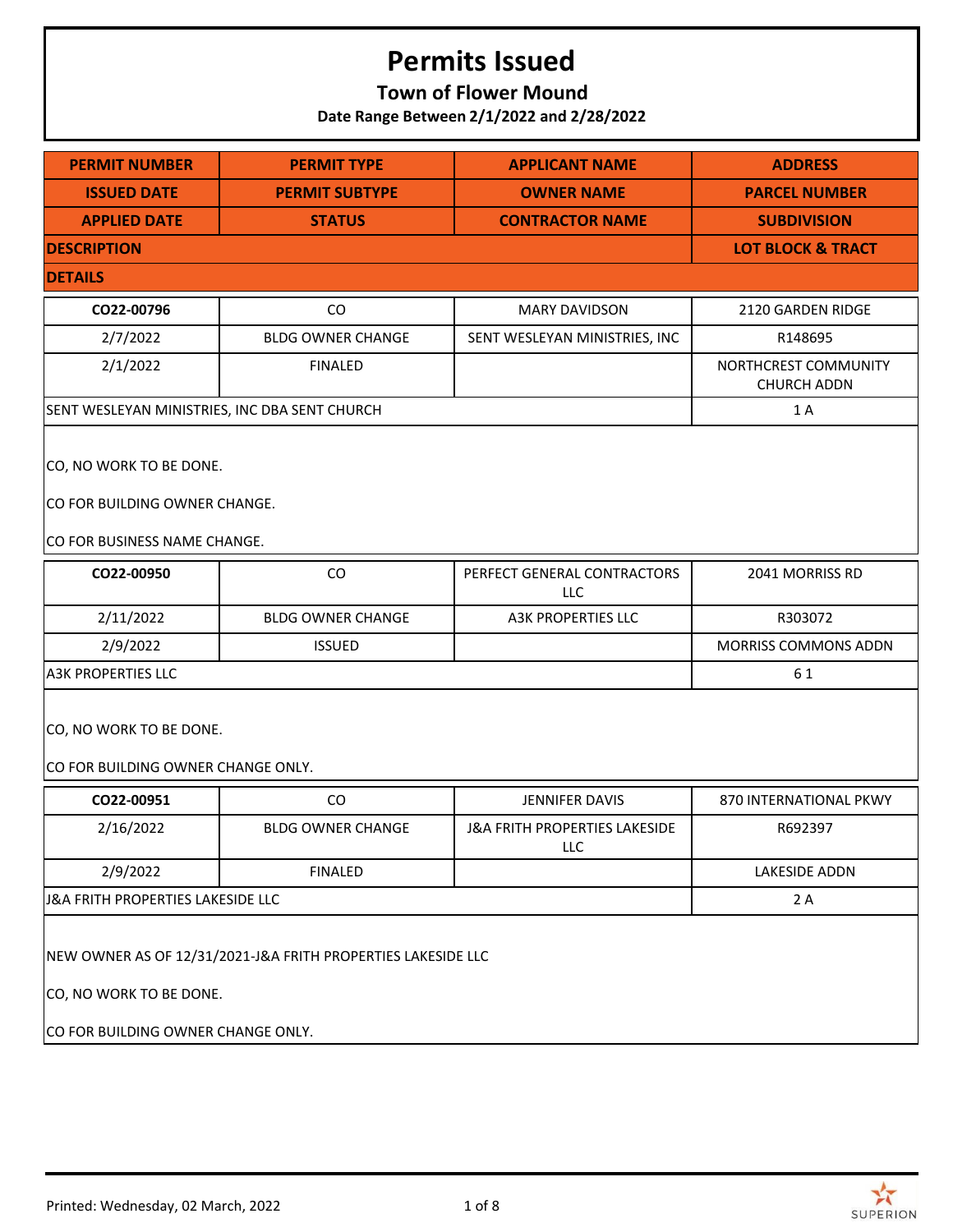## **Town of Flower Mound**

**Date Range Between 2/1/2022 and 2/28/2022**

| CO22-00954                          | CO.                      | <b>JENNIFER DAVIS</b>                         | 2260 CROSS TIMBERS RD |
|-------------------------------------|--------------------------|-----------------------------------------------|-----------------------|
| 2/16/2022                           | <b>BLDG OWNER CHANGE</b> | HP SERIES, LLC - FLOWER MOUND                 | R273091               |
| 2/9/2022                            | <b>FINALED</b>           |                                               | THE FORUMS PH 2       |
| HP SERIES, LLC - FLOWER MOUND       |                          |                                               | <b>5RA</b>            |
|                                     |                          |                                               |                       |
| CO22-01038                          | CO.                      | <b>TERESA MITCHELL</b>                        | 5810 LONG PRAIRIE RD  |
| 2/24/2022                           | <b>BLDG OWNER CHANGE</b> | ARBOR CROSSING OWNER LLC -<br><b>WEITZMAN</b> | R279855               |
| 2/11/2022                           | <b>ISSUED</b>            |                                               | <b>ARBOR CROSSING</b> |
| ARBOR CROSSING OWNER LLC - WEITZMAN |                          |                                               | 3 A                   |
|                                     |                          |                                               |                       |

### **Number of CO/BLDG OWNER CHANGE Permits: 5**

| CO22-00584     | CO             | <b>ROBERT WRIGHT</b>                 | 1200 LAKESIDE PKWY SUITE 250 |
|----------------|----------------|--------------------------------------|------------------------------|
| 2/7/2022       | <b>NEW</b>     | IPT LAKESIDE CORPORATE CENTER<br>LLC | R20193                       |
| 1/24/2022      | <b>FINALED</b> |                                      | <b>ICARUS ADDN</b>           |
| THERMOTEK, INC |                |                                      | 1R A                         |
|                |                |                                      |                              |

CO, NO WORK BEING DONE.

SUITE 250 B : 8,331SF - 104 OCC LOAD S-1: 634SF - 2 OCC LOAD

| CO22-00905                             | CO             | <b>TYNDA CALK</b>                                     | 2704 CROSS TIMBERS RD SUITE<br>106 |
|----------------------------------------|----------------|-------------------------------------------------------|------------------------------------|
| 2/18/2022                              | <b>NEW</b>     | <b>IFLOWER MOUND TOWNE CROSSING I</b><br>LTD/WEITZMAN | R273892                            |
| 2/8/2022                               | <b>FINALED</b> |                                                       | lflower mound crossing west        |
|                                        |                |                                                       | ADDN                               |
| TRI POINT GROUP LLC DBA BASKIN ROBBINS |                |                                                       | 1 A                                |

| CO22-00948                   | CO             | JOICY THOMAS      | 2651 SAGEBRUSH DR SUITE 104 |
|------------------------------|----------------|-------------------|-----------------------------|
| 2/11/2022                    | <b>NEW</b>     | SAGEBRUSH R F LTD | R184967                     |
| 2/9/2022                     | <b>FINALED</b> |                   | <b>COKER ADDN</b>           |
| IJ T COUNSELING SERVICES LLC |                |                   | 4R 1                        |
|                              |                |                   |                             |

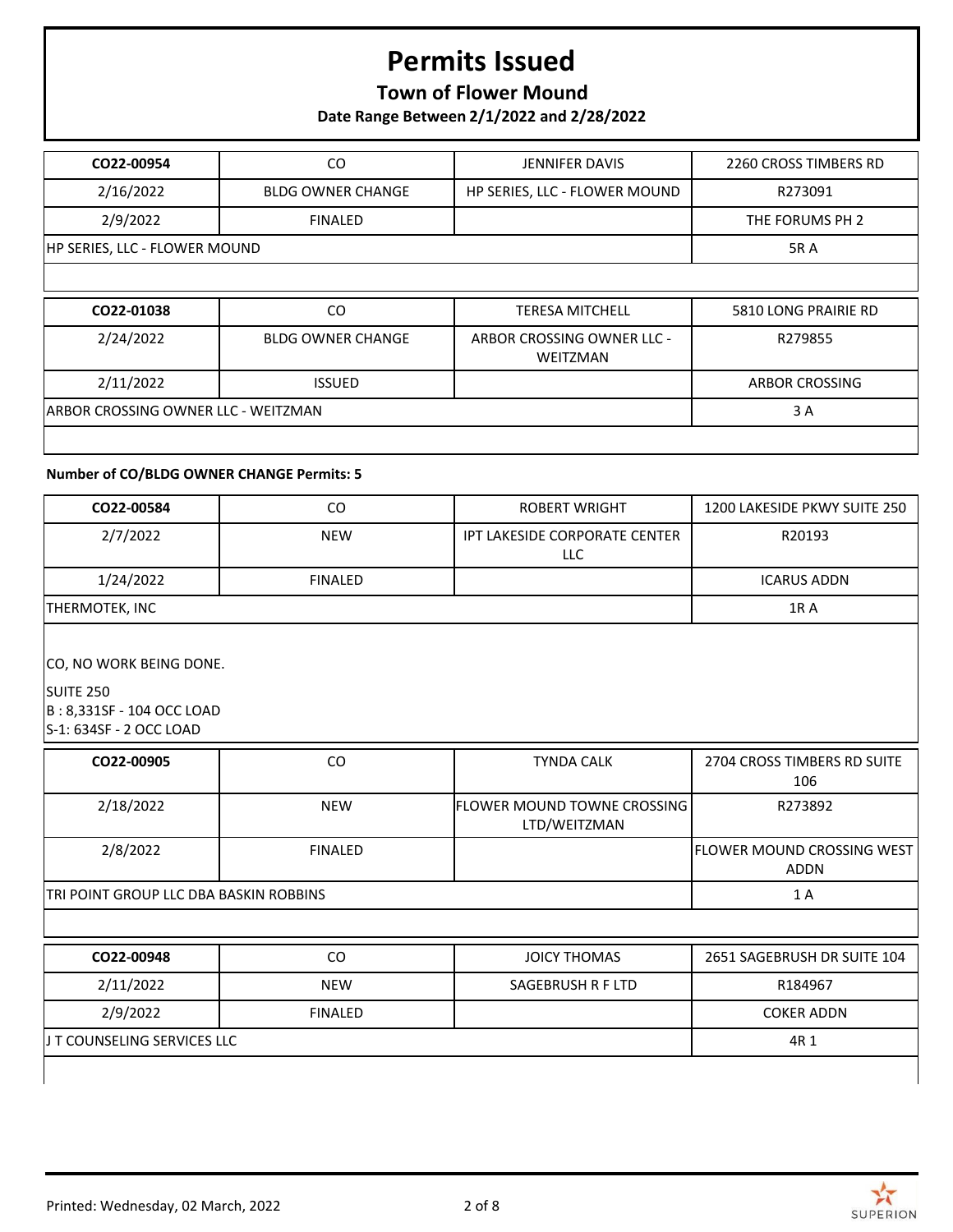## **Town of Flower Mound**

**Date Range Between 2/1/2022 and 2/28/2022**

#### OUTPATIENT MENTAL HEALTH CENTER

CO, NO WORK TO BE DONE.

#### CO FOR NEW TENAT MOVING IN.

| CO22-00968                    | CO             | <b>MIKE LOFTIS</b>                              | 870 INTERNATIONAL PKWY SUITE<br>280 |
|-------------------------------|----------------|-------------------------------------------------|-------------------------------------|
| 2/11/2022                     | <b>NEW</b>     | <b>J&amp;A FRITH PROPERTIES LAKESIDE</b><br>LLC | R692397                             |
| 2/9/2022                      | <b>FINALED</b> |                                                 | LAKESIDE ADDN                       |
| <b>BLUSHWOOD REALTY GROUP</b> |                |                                                 | 2 A                                 |

| CO22-01058                           | CO            | <b>AARON LOFTUS</b>    | 1001 CROSS TIMBERS RD SUITE<br>1245 |
|--------------------------------------|---------------|------------------------|-------------------------------------|
| 2/23/2022                            | <b>NEW</b>    | 1001 CROSS TIMBERS LLC | R121093                             |
| 2/14/2022                            | <b>ISSUED</b> |                        | <b>FLOWER MOUND PLAZA</b>           |
| <b>IWESTERN OVERSEAS CORPORATION</b> |               |                        | 2 NULL                              |

CO, NO WORK BEING DONE.

#### \*TENANT IS MOVING INTO SPEC SPACE AS IS (SEE FO21-08423)

| CO22-01119                   | <sub>CO</sub>           | <b>BRADLEY GARSEE</b> | 1900 LONG PRAIRIE RD SUITE 116 |  |  |
|------------------------------|-------------------------|-----------------------|--------------------------------|--|--|
| 2/22/2022                    | <b>NEW</b>              | AXIS BUCK RETAIL LLC  | R199227                        |  |  |
| 2/16/2022                    | <b>ISSUED</b>           |                       | TOWNE VIEW PLAZA               |  |  |
| BARREL 99 BAR & GRILL        |                         |                       | 2AR1 NULL                      |  |  |
|                              | CO, NO WORK TO BE DONE. |                       |                                |  |  |
| CO FOR BUSINESS NAME CHANGE. |                         |                       |                                |  |  |

#### **Number of CO/NEW Permits: 6**

| COM21-08965   | COMMERCIAL    | LORETO HOUSE INC | 2213 ACROPOLIS DR |
|---------------|---------------|------------------|-------------------|
| 2/10/2022     | <b>NEW</b>    | LORETO HOUSE     | R273097           |
| 11/16/2021    | <b>ISSUED</b> | LORETO HOUSE INC | THE FORUMS PH 2   |
| ILORETO HOUSE |               |                  | 11R A             |
|               |               |                  |                   |

CONSTRUCTION OF A NEW 8,061 SQ FT OFFICE BUIDING.

**Number of COMMERCIAL/NEW Permits: 1**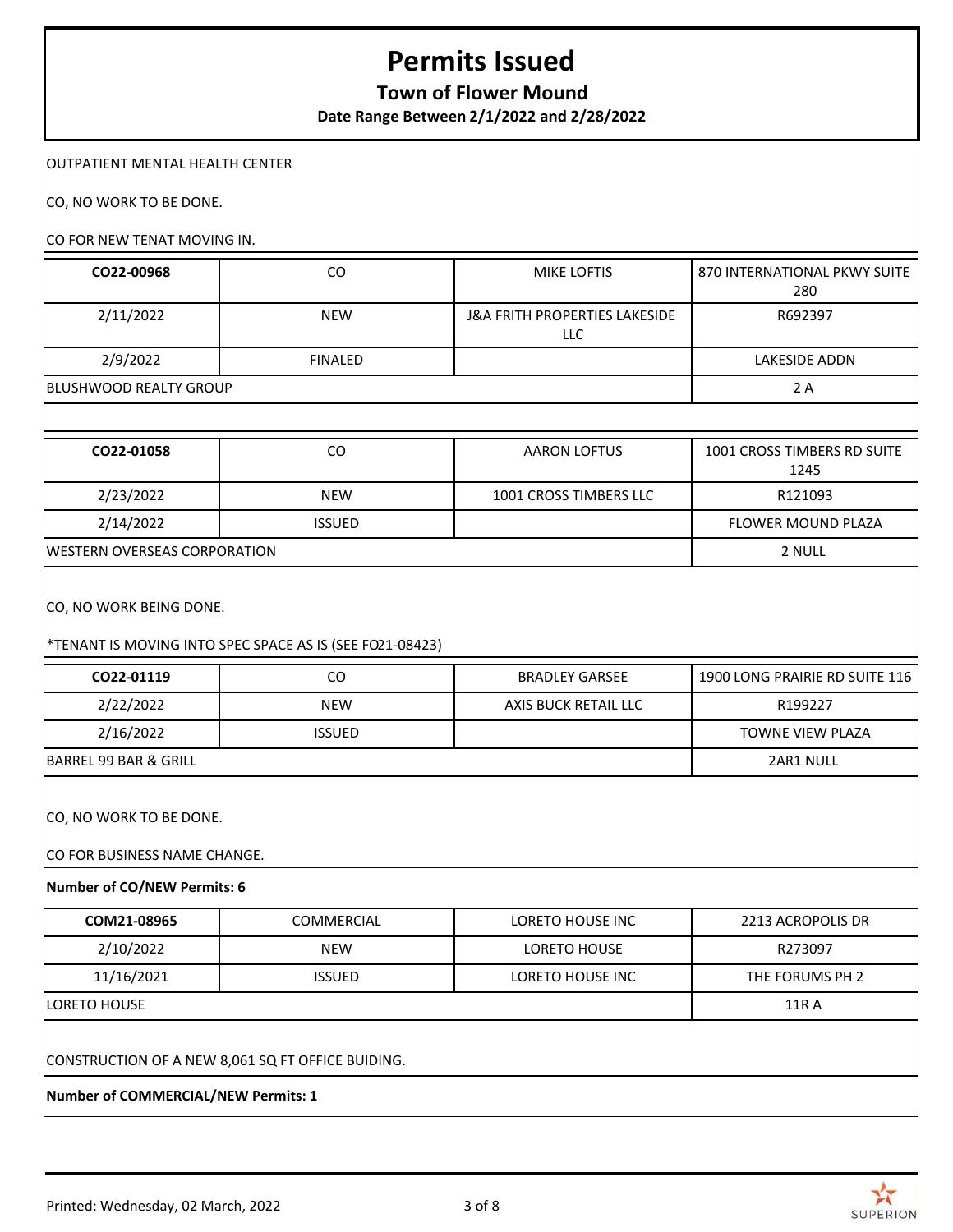## **Town of Flower Mound**

**Date Range Between 2/1/2022 and 2/28/2022**

| CF22-00467                        | <b>COMMERCIAL FENCE</b> | POGUE CONSTRUCTION (JK) | 11800 DENTON CREEK BLVD      |
|-----------------------------------|-------------------------|-------------------------|------------------------------|
| 2/2/2022                          | <b>NEW</b>              | <b>ARGYLE ISD</b>       | T2021155                     |
| 1/19/2022                         | <b>ISSUED</b>           | UNIVERSAL FENCE COMPANY | ARGYLE ELEMENTARY SCHOOL NO. |
| Argyle Elementary School #3 Fence |                         |                         | 1 A                          |
| SP20-0022                         |                         |                         |                              |

#### **Number of COMMERCIAL FENCE/NEW Permits: 1**

| RACK22-00239        | COMMERCIAL RACKING PERMIT | <b>JERRY EVATT</b>                                        | 501 GERAULT RD SUITE 120 |
|---------------------|---------------------------|-----------------------------------------------------------|--------------------------|
| 2/7/2022            | <b>NEW</b>                | ITAF DALLAS INDUSTRIAL PORTFOLIO I<br>LP C/O TRANSWESTERN | R631030                  |
| 1/11/2022           | <b>ISSUED</b>             | <b>SUPERIOR INSTALLATION SERVICES</b>                     | LAKESIDE RIDGE           |
| <b>IMAINFREIGHT</b> |                           |                                                           | 2 A                      |

Install 147 bays of storage rack to existing racking

| RACK22-00749                                                 | <b>COMMERCIAL RACKING PERMIT</b> | QUALITY WAREHOUSE EQUIPMENT<br>CO., INC        | 1001 LAKESIDE PKWY SUITE 150 |
|--------------------------------------------------------------|----------------------------------|------------------------------------------------|------------------------------|
| 2/23/2022                                                    | <b>NEW</b>                       | DUKE REALTY LAND LLC                           | R528378                      |
| 1/31/2022                                                    | <b>ISSUED</b>                    | <b>QUALITY WAREHOUSE EQUIPMENT</b><br>CO., INC | LAKESIDE RANCH BUSINESS PARK |
| <b>CTDI</b>                                                  |                                  |                                                | 4R A                         |
| INSTALL 62 BAYS OF STORAGE RACK 336"T X 42"D X 96/145.5"W 26 |                                  |                                                |                              |

### **Number of COMMERCIAL RACKING PERMIT/NEW Permits: 2**

| TOWER21-03781                                     | <b>COMMUNICATION TOWER</b> | <b>BROADUS SERVICES</b>       | 3911 SOUTH BROADWAY AVE |
|---------------------------------------------------|----------------------------|-------------------------------|-------------------------|
| 2/18/2022                                         | ANTENNAE REPLACEMENT       | FLOWER MOUND, TOWN OF         | R196196                 |
| 5/27/2021                                         | <b>ISSUED</b>              | DIVERSE CONSTRUCTION INC (RT) | THE FORUMS PH 3         |
| <b>VERIZON</b>                                    |                            | 1A                            |                         |
| Modification of an antenna on existing cell tower |                            |                               |                         |
| TOWER21-09641                                     | <b>COMMUNICATION TOWER</b> | <b>BAUMAN CONSULTANTS</b>     | 2130 WAKETON RD         |
| 2/16/2022                                         | ANTENNAE REPLACEMENT       | TOWN OF FLOWER MOUND WASTE    | R568155                 |
| 12/17/2021                                        | <b>ISSUED</b>              | <b>VERSACOM LP</b>            | EDWARD S MARCUS HS ADDN |
| <b>T-MOBILE</b>                                   |                            |                               | 2R1 A                   |

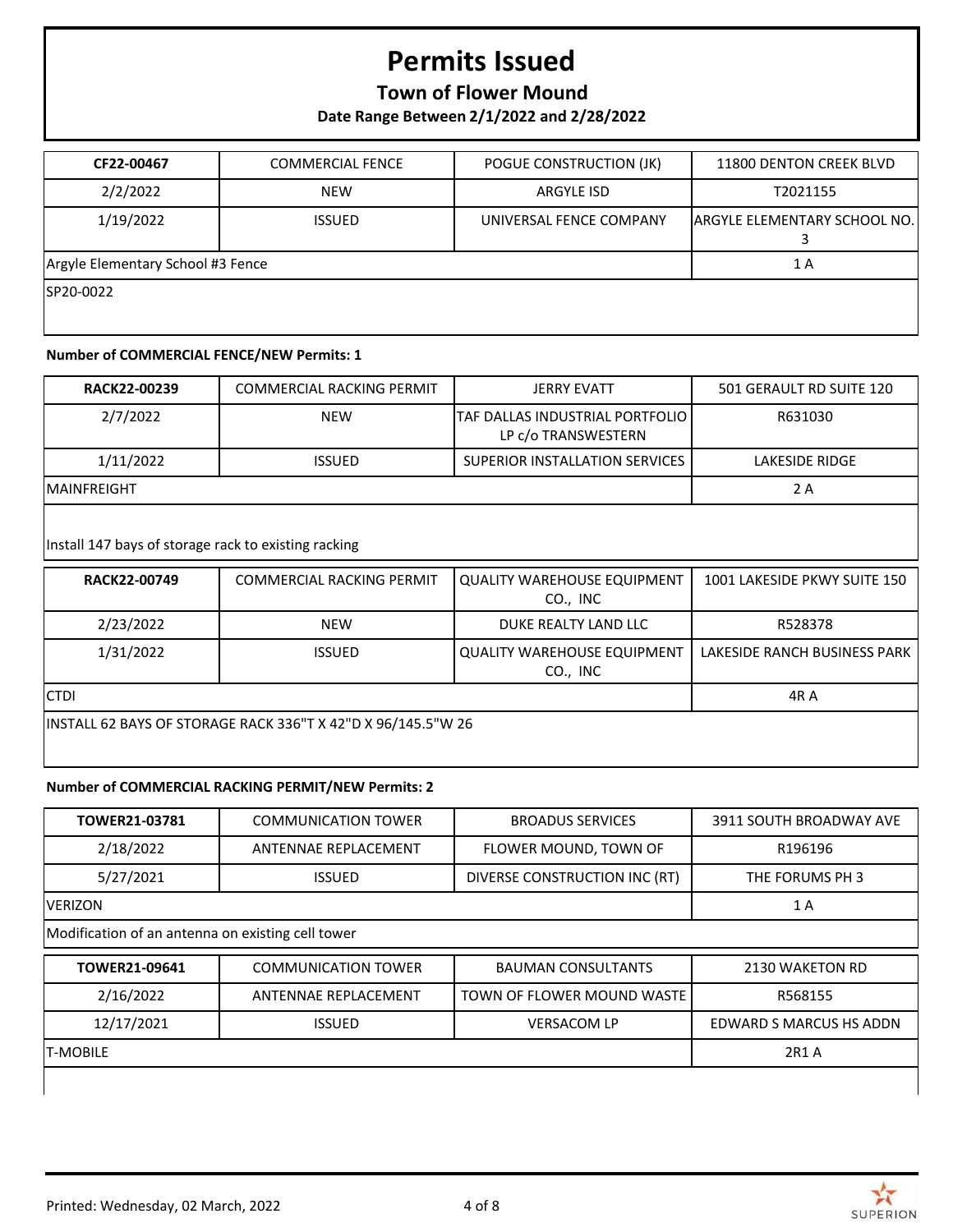## **Town of Flower Mound**

**Date Range Between 2/1/2022 and 2/28/2022**

T-MOBILE MODIFICATIONS DA04804S

### \*REPLACING ANTENNAS AT EXISTING CELL SITE ON WATER TOWER

| TOWER21-09693                              | <b>COMMUNICATION TOWER</b> | <b>CRAFTON COMMUNICATIONS</b><br>(HOPE) | 2191 SPINKS RD                                    |  |
|--------------------------------------------|----------------------------|-----------------------------------------|---------------------------------------------------|--|
| 2/9/2022                                   | ANTENNAE REPLACEMENT       | LRC-2010 LAKESIDE LLC                   | R670750                                           |  |
| 12/21/2021                                 | <b>ISSUED</b>              | FULTON TECHNOLOGIES INC (JT)            | DFW AIRPORT NORTH<br><b>DISTRIBUTION CENTER 2</b> |  |
| DISH WIRELESS<br><b>1RA</b>                |                            |                                         |                                                   |  |
| ATC - 204065 - 13730596 - Dish Collocation |                            |                                         |                                                   |  |

#### **Number of COMMUNICATION TOWER/ANTENNAE REPLACEMENT Permits: 3**

| FO21-06643          | <b>FINISH OUT</b> | P M DESIGN GROUP                           | 3601 JUSTIN RD                            |
|---------------------|-------------------|--------------------------------------------|-------------------------------------------|
| 2/18/2022           | REMODEL NO CO     | J & J ENTERPRISES, LLC                     | R244817                                   |
| 8/26/2021           | <b>ISSUED</b>     | MAC CONSTRUCTION AND<br><b>DEVELOPMENT</b> | THE HIGHLANDS AT FLOWER<br>MOUND ADDITION |
| <b>IMC DONALD'S</b> |                   |                                            | 4D A                                      |
|                     |                   |                                            |                                           |

### INTERIOR REMODEL OF EXISTING FOOD ESTABLISHMENT.

THE DINING ROOM WILL BE CLOSED DURING THIS RENOVATION.

| FO22-00272                                    | <b>FINISH OUT</b> | Colby Cox                         | 2000 LAKESIDE PKWY SUITE 200                      |
|-----------------------------------------------|-------------------|-----------------------------------|---------------------------------------------------|
| 2/14/2022                                     | REMODEL NO CO     | IPT LAKESIDE DC LLC               | R670751                                           |
| 1/12/2022                                     | <b>ISSUED</b>     | <b>FAST-TRAK CONSTRUCTION INC</b> | DFW AIRPORT NORTH<br><b>DISTRIBUTION CENTER 2</b> |
| IMOUNTAINMOVERS TRANSPORTATION & LOGISTICS LP |                   |                                   | 2 A                                               |
|                                               |                   |                                   |                                                   |

INTERIOR REMODEL OF EXISTING SPACE FOR NEW TENANT. SEE APPROVED PLANS FOR COMPLETE SCOPE OF WORK.

#### **Number of FINISH OUT/REMODEL NO CO Permits: 2**

| FO21-09413        | FINISH OUT      | <b>FRANCIS COMMERCIAL</b>                       | 700 PARKER SQUARE RD SUITE 220 |
|-------------------|-----------------|-------------------------------------------------|--------------------------------|
| 2/28/2022         | REMODEL WITH CO | <b>RESPONSIVE EDUCATION</b><br><b>SOLUTIONS</b> | R264837                        |
| 12/6/2021         | <b>ISSUED</b>   | <b>FRANCIS COMMERCIAL</b>                       | PARKER SQUARE                  |
| INELSON LAW GROUP |                 |                                                 | 4R 1                           |

INTERIOR REMODEL OF EXISTING SPACE FOR NEW TENANT. SEE APPROVED PLANS FOR COMPLETE SCOPE OF WORK.

SEE PERMIT FO21-09411 FOR DEMOLITION SCOPE OF WORK - REMOVE/DEMO EXISTING WALLS AND CAP OFF ELECTRICAL WITHIN THE SUITE FOR NEW LAYOUT.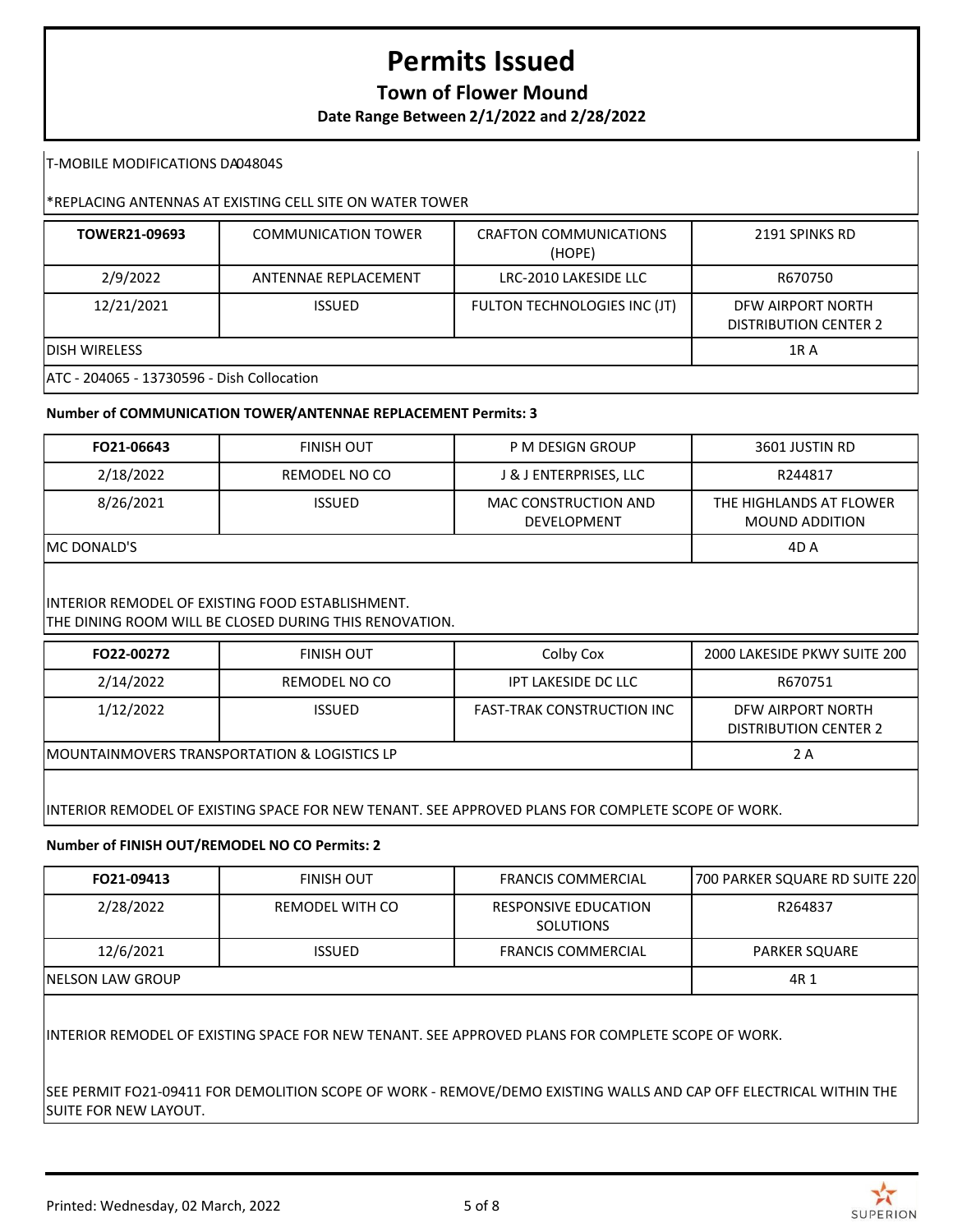## **Town of Flower Mound**

**Date Range Between 2/1/2022 and 2/28/2022**

| FO21-09508     | <b>FINISH OUT</b> | STATE PERMITS, INC                 | 1901 LONG PRAIRIE RD SUITE 104              |
|----------------|-------------------|------------------------------------|---------------------------------------------|
| 2/3/2022       | REMODEL WITH CO   | <b>M4 INVESTMENTS LTD</b>          | R215312                                     |
| 12/9/2021      | <b>FINALED</b>    | <b>HONEST CONTRACTING SERVICES</b> | <b>I FLOWER MOUND RETAIL CENTER</b><br>ADDN |
| ITREK BICYCLES |                   |                                    | 4RB A                                       |
|                |                   |                                    |                                             |

INTERIOR REMODEL OF EXISTING TREK BICYCLE STORE.

| FO21-09654           | <b>FINISH OUT</b> | METRO SOLUTIONS TEXAS, INC  | 6230 LONG PRAIRIE RD SUITE 300 |
|----------------------|-------------------|-----------------------------|--------------------------------|
| 2/10/2022            | REMODEL WITH CO   | HIGHLANDS 501 (C) (25), INC | R291025                        |
| 12/20/2021           | ISSUED.           | METRO SOLUTIONS TEXAS, INC  | HIGHLAND RANCH ADDN            |
| <b>ITHE DRIP BAR</b> |                   |                             | 1R A                           |

INTERIOR REMODEL OF EXISTING SPACE FOR NEW TENANT. SEE APPROVED PLANS FOR COMPLETE SCOPE OF WORK.

| FO21-09834                  | <b>FINISH OUT</b> | R M T CONSTRUCTION    | 5810 LONG PRAIRIE RD SUITE 150 |
|-----------------------------|-------------------|-----------------------|--------------------------------|
| 2/2/2022                    | REMODEL WITH CO   | WF/TX INVESTMENTS LLC | R279855                        |
| 12/30/2021                  | <b>FINALED</b>    | R M T CONSTRUCTION    | ARBOR CROSSING                 |
| IDEPIL BRAZIL WAXING STUDIO |                   |                       | 3 A                            |
|                             |                   |                       |                                |

INTERIOR REMODEL OF EXISTING SPACE FOR NEW TENANT. SEE APPROVED PLANS FOR COMPLETE SCOPE OF WORK.

### **Number of FINISH OUT/REMODEL WITH CO Permits: 4**

| SH21-06321                      | <b>SHELL</b>  | SUMMERS COMMERCIAL<br><b>CONSTRUCTION, INC</b> | 4640 LONG PRAIRIE RD  |  |
|---------------------------------|---------------|------------------------------------------------|-----------------------|--|
| 2/2/2022                        | <b>NEW</b>    | <b>GAULT COMPANY</b>                           | R748967               |  |
| 8/11/2021                       | <b>ISSUED</b> | SUMMERS COMMERCIAL<br>CONSTRUCTION, INC        | <b>WINDSOR RIDGES</b> |  |
| IWINDSOR RIDGES                 | 5 A           |                                                |                       |  |
| CONSTRUCTION OF SHELL BUILDING. |               |                                                |                       |  |

NO APPROVED PASSING ENVELOPE COMCHECK SUBMITTED FOR THIS BUILDING. EACH TENANT WILL NEED TO PROVIDE A PASSING ENVELOPE COMCHECK WITH EACH FINISH OUT PERMIT.

#### **Number of SHELL/NEW Permits: 1**

| SIGN21-08055                      | <b>SIGN</b>   | TEXAS SIGNS INC (RG)              | 3401 CROSS TIMBERS RD SUITE<br>100 |
|-----------------------------------|---------------|-----------------------------------|------------------------------------|
| 2/14/2022                         | <b>NEW</b>    | PENTADENT INVESTMENT GROUP<br>LLC | R201266                            |
| 10/14/2021                        | <b>ISSUED</b> | TEXAS SIGNS INC (RG)              | <b>MEADOWLANDS</b>                 |
| IF M FAMILY DENTISTRY LIGHTED BOX |               |                                   | 2R-D1 NULL                         |
|                                   |               |                                   |                                    |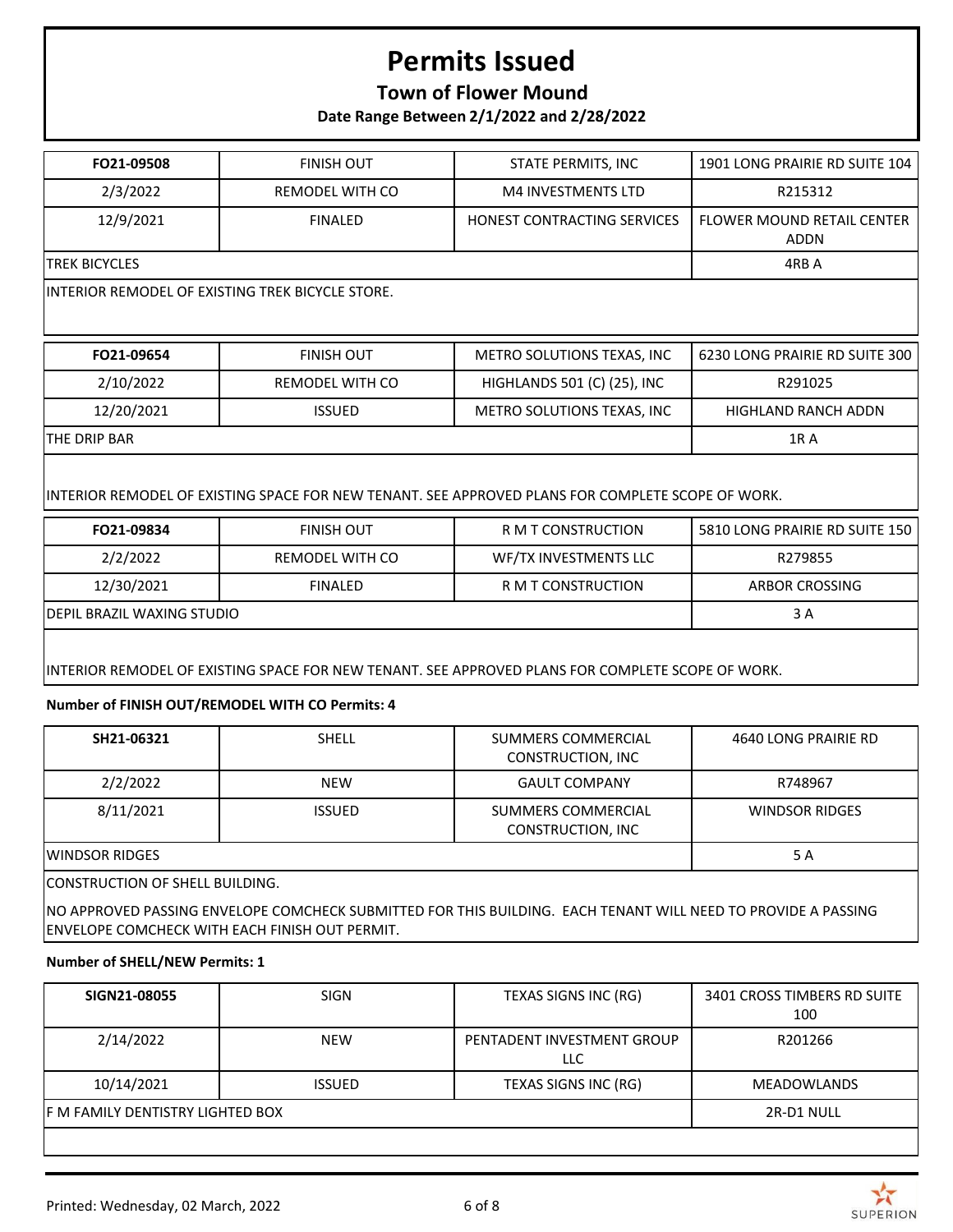## **Town of Flower Mound**

**Date Range Between 2/1/2022 and 2/28/2022**

| SIGN21-09378                           | <b>SIGN</b>    | 3 D SIGNS & GRAPHICS                       | 4351 CROSS TIMBERS RD SUITE<br>400              |
|----------------------------------------|----------------|--------------------------------------------|-------------------------------------------------|
| 2/23/2022                              | <b>NEW</b>     | <b>SWC CROSS TIMBERS LP</b>                | R611214                                         |
| 12/3/2021                              | <b>ISSUED</b>  | 3 D SIGNS & GRAPHICS                       | <b>CROSS TIMBERS VILLAGE</b><br><b>ADDITION</b> |
| UPS-ILLUMINATED WALL SIGN              |                |                                            | 1 A                                             |
| Illuminated channel letters on wireway |                |                                            |                                                 |
| SIGN22-00208                           | <b>SIGN</b>    | <b>BAKER SIGN COMPANY</b>                  | 3851 LONG PRAIRIE RD                            |
| 2/2/2022                               | <b>NEW</b>     | JAMMO PROPERTIES, LP                       | R288379                                         |
| 1/10/2022                              | <b>ISSUED</b>  | <b>BAKER SIGN COMPANY</b>                  | <b>NORTHWEST PLAZA 2</b>                        |
| <b>SCHLOTZSKYS WALL SIGN</b>           |                |                                            | 3 A                                             |
|                                        |                |                                            |                                                 |
| SIGN22-00209                           | <b>SIGN</b>    | <b>BAKER SIGN COMPANY</b>                  | 3851 LONG PRAIRIE RD                            |
| 2/11/2022                              | <b>NEW</b>     | JAMMO PROPERTIES, LP                       | R288379                                         |
| 1/10/2022                              | <b>ISSUED</b>  | <b>BAKER SIGN COMPANY</b>                  | <b>NORTHWEST PLAZA 2</b>                        |
| <b>SCHLOTZSKY'S WALL SIGN</b>          |                |                                            | 3A                                              |
|                                        |                |                                            |                                                 |
| SIGN22-00394                           | <b>SIGN</b>    | DALWORTH LIGHTING AND<br>ELECTRICAL (SIGN) | 2041 JUSTIN RD                                  |
| 2/15/2022                              | <b>NEW</b>     | <b>WENDYS PROPERTIES LLC</b>               | R199461                                         |
| 1/17/2022                              | <b>FINALED</b> | DALWORTH LIGHTING AND<br>ELECTRICAL (SIGN) | SHOPS AT FLOWER MOUND                           |
| <b>WENDY'S - WALL SIGN</b>             |                |                                            | 1RC A                                           |
|                                        |                |                                            |                                                 |
| SIGN22-00452                           | SIGN           | PRIORITY SIGNS AND GRAPHICS                | 2601 FLOWER MOUND RD                            |
| 2/4/2022                               | <b>NEW</b>     | <b>ENCORE RETAIL DEV CO LP</b>             | R199229                                         |
| 1/19/2022                              | <b>ISSUED</b>  | PRIORITY SIGNS AND GRAPHICS                | TOWNE VIEW PLAZA                                |
| LESLIES WALL SIGN (1)                  |                |                                            | 2AR3 NULL                                       |
|                                        |                |                                            |                                                 |
| SIGN22-00453                           | SIGN           | PRIORITY SIGNS AND GRAPHICS                | 2601 FLOWER MOUND RD                            |
| 2/4/2022                               | <b>NEW</b>     | <b>ENCORE RETAIL DEV CO LP</b>             | R199229                                         |
| 1/19/2022                              | <b>ISSUED</b>  | PRIORITY SIGNS AND GRAPHICS                | TOWNE VIEW PLAZA                                |
| LESLIES WALL SIGN (2)                  |                |                                            | 2AR3 NULL                                       |
|                                        |                |                                            |                                                 |